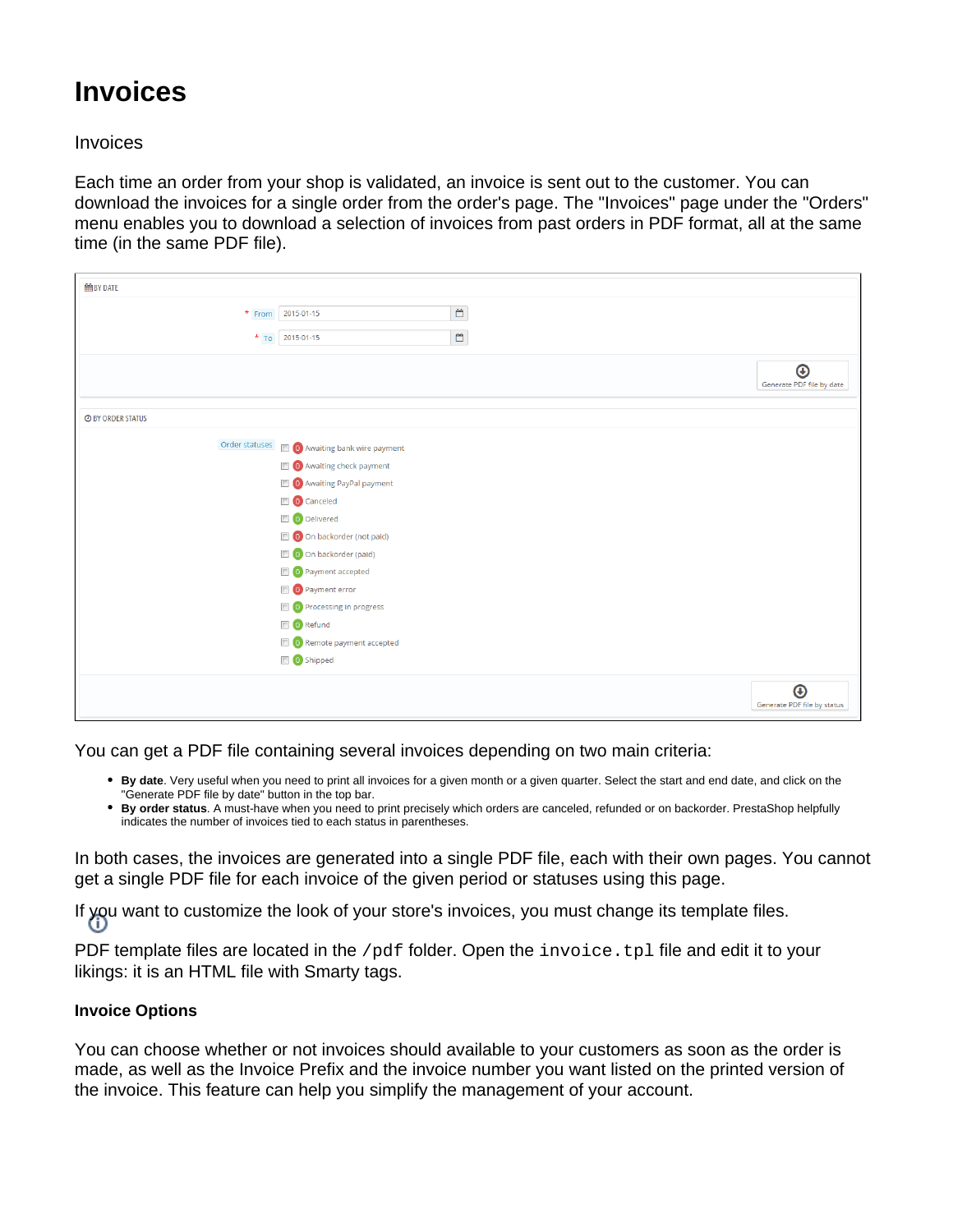| <b>CC INVOICE OPTIONS</b>              |                                                                                                                                                                 |  |  |
|----------------------------------------|-----------------------------------------------------------------------------------------------------------------------------------------------------------------|--|--|
| <b>Enable invoices</b>                 | <b>YES</b><br><b>NO</b><br>If enabled, your customers will receive an invoice for their purchase(s).                                                            |  |  |
| Enable tax breakdown                   | <b>YES</b><br><b>NO</b><br>Show a summary of tax rates when there are several taxes.                                                                            |  |  |
| Enable product image                   | <b>YES</b><br><b>NO</b>                                                                                                                                         |  |  |
| Invoice prefix                         | #IN<br>$en -$<br>Prefix used for invoice name (e.g. #IN00001).                                                                                                  |  |  |
| Invoice number                         | The next invoice will begin with this number, and then increase with each additional invoice. Set to 0 if you want to keep the<br>current number (which is #2). |  |  |
| Legal free text                        | $en -$                                                                                                                                                          |  |  |
|                                        | Use this field to display additional text on your invoice, like specific legal information. It will appear below the payment methods<br>summary.                |  |  |
| <b>Footer text</b>                     | $en -$<br>This text will appear at the bottom of the invoice, below your company details.                                                                       |  |  |
| Invoice model                          | ▼<br>invoice<br>Choose an invoice model.                                                                                                                        |  |  |
| Use the disk as cache for PDF invoices | <b>YES</b><br><b>NO</b><br>Saves memory but slows down the PDF generation.                                                                                      |  |  |
|                                        | Save                                                                                                                                                            |  |  |

- **Enable invoices**. When disabled, your customer will not receive an invoice after their purchase. You will be responsible for handling the invoices, if your customers ask for one.
- **Enable tax breakdown**. New in 1.6. When enabled, the invoice lists all the various taxes that were applied to the order, instead of just one percentage.
- **Enable product image**. New in 1.6.1. When enabled, it will add the product's image next to the product name in the invoice.
- **Invoice prefix**. By default, PrestaShop has language-adapted invoice prefixes: "IN" in English, "FA" in French (for "facture"), "CU" in Spanish (for " cuenta"), etc. You could choose to have language codes instead: "EN", "FR", "SP", etc. Of course, you can also choose to have a single prefix for every language, or to not have a prefix at all.
- PrestaShop will then generate the invoices number according to you settings: "#IN000001", "#FA000002", etc.
- **Invoice number**. If your business has already had orders and invoices before you started using PrestaShop, you can use this option to start your invoice number from a higher number.
- Legal free text. New in 1.6.1.0. This field allows you to add some extra content to the invoice, in case your local legislation require you to display additional information. On the invoice, it will appear below the payment methods summary. Of course, you can use this free text to display any text you deem necessary.
- **Footer text**. You can use this to have a custom text at the bottom of all your invoices. The text will appear below the name of your shop in the invoice.
- **Invoice model**. Depending on your themes, you might be able to use more than one style of invoice. Test them with a fake order, in order to choose the one you prefer. If you know how to code in HTML, you can add your own invoice models or edit the existing ones: they are located in the /pdf/ folder of your PrestaShop installation.
- **Use the disk as cache for PDF invoices**. You can choose to store generated invoices on PrestaShop's server disk rather than in its server cache. While it saves on memory usage, it slows down the PDF generation itself, so use it knowingly.